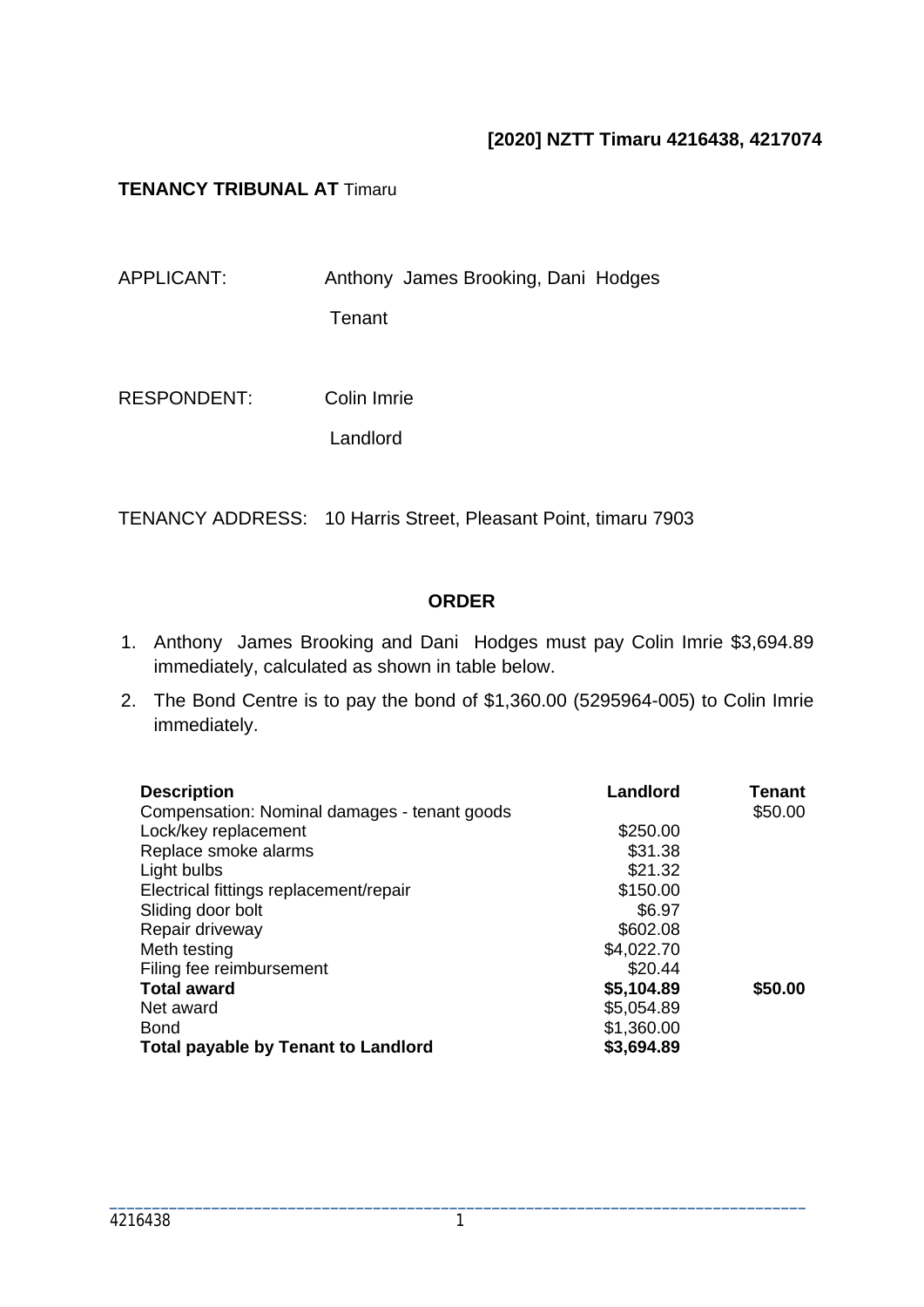## **Reasons:**

- 1. Both parties attended the first part of the hearing. The landlord attended the second part of the hearing. The tenant contacted the Tribunal on the day of the second part of the hearing seeking to participate by private telephone, but I declined this as I considered that there had been reasonable opportunity to make arrangement for participation by teleconference.
- 2. This was a periodic tenancy, which began in July 2017 and ended in October 2019. During the tenancy the tenant started refurbishment work at the premises, in the expectation that the tenancy would continue long term. The landlord gave notice in early August 2019 for termination in early November 2019.
- 3. In early October the landlord sought information from the tenant about persons not known to the landlord at the premises. On 9 October the tenant informed the landlord he had already vacated on 7 October, and that the other persons were arranged to do clean-up work. The landlord arranged with the other persons at the premises that they could remain a further couple of days.
- 4. The landlord travelled to the premises on 22 October. He found the premises vacated, but damaged and not in tidy condition.
- 5. Each party seeks orders for compensation and for exemplary damages.

### Tenant application

6. The tenant seeks compensation for a car body and tyres disposed of by the landlord, for refurbishment work carried out at the premises during the tenancy, and for an alarm system installed during the tenancy and left at the premises.

### *Car body and tyres*

- 7. Where goods are left at the premises after the end of the tenancy, the landlord must make all reasonable efforts to contact the tenant and agree with the tenant on a period within which the tenant is to collect the goods (see section 62 Residential Tenancies Act 1986 – "RTA").
- 8. It is common ground that a car body and tyres were left at the premises at the end of the tenancy.
- 9. The landlord did no contact the tenant about the car body or tyres. The landlord states he has disposed of the car body to a scrap metal merchant, and acknowledges disposal of tyres from the property after the tenancy.
- 10. The landlord is therefore in breach.
- 11. The tenant claims compensation of \$3500 in respect of the car body and \$700 in respect of tyres.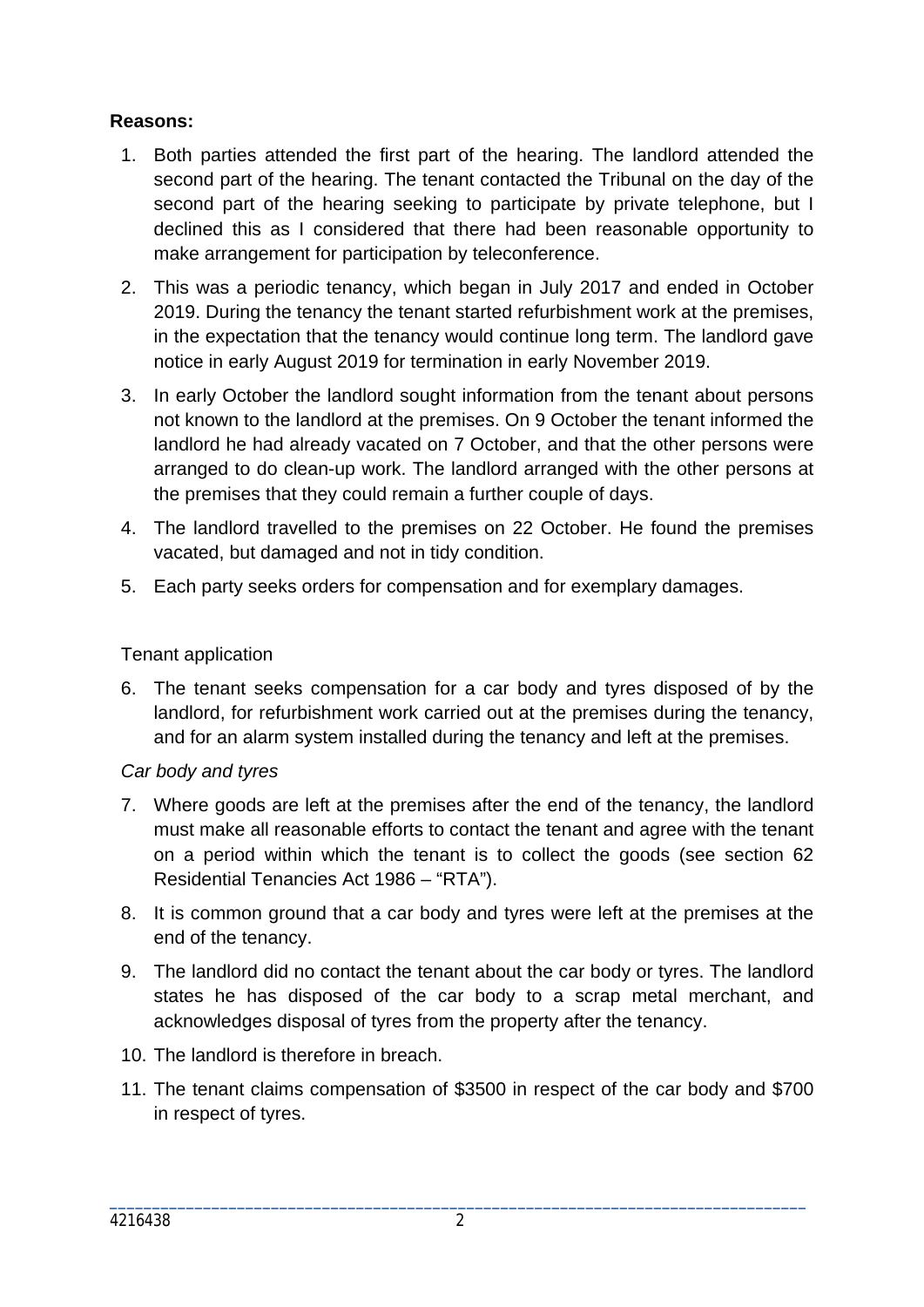- 12. The tenant had departed from the premises some time before the end of the tenancy and instructed associates to clean up. It appears it was left to them to deal with items at the premises such as the car body and tyres.
- 13. The tenant has provided a document indicating the car body was purchased for \$3500, but I note that the seller appears to have been an associated of the tenant. I am not satisfied that this transaction establishes a market value for the car body. The tenant states that by the end of the tenancy some components had been removed and sold from the body, and its value therefore reduced from the time of purchase. It appears that the dismantling work had been carried out by the tenant's associates, and there was no evidence about the actual state of the car body at the end of the tenancy. There is no dispute that its value as scrap would have been negligible.
- 14. The tenant acknowledged that associates removed tyres from the property at the end of the tenancy. It is not clear how many were left after the end of the tenancy. There is no evidence of ownership such as any proof of purchase, or of value.
- 15. I am therefore not satisfied that the tenant has proved any loss in this matter, and I decline to order compensation. The landlord is to pay nominal damages of \$50.00 in respect of the breach.

## *Refurbishment work and alarm system*

- 16. The tenant claims \$800 in respect of refurbishment work and \$3500 in respect of the alarm system.
- 17. A tenant must not carry out any renovation, or affix any fixtures, except in accordance with the tenancy agreement or by written arrangement. Any fixtures affixed by the tenant to the premises but not removed by the tenant at the end of the tenancy become the property of the landlord (See section 42 RTA).
- 18. The parties had discussed and agreed about the tenant doing work on the premises, in particular redecorating, on the basis that any work undertaken was to be at the tenant's expense. The tenant had an expectation that their occupation would be long term, and it appears that the tenant started refurbishment on this basis. However, the written tenancy agreement provides that the tenancy was periodic, and I am satisfied that the tenant went ahead with work at their own risk.
- 19. There was no arrangement with the landlord for installation of the alarm system. It was left on the premises at the end of the tenancy. The alarm system therefore became the property of the landlord at the end of the tenancy.
- 20. I find in respect of the refurbishment work and the alarm system that the landlord is not in breach, and the application for compensation is dismissed.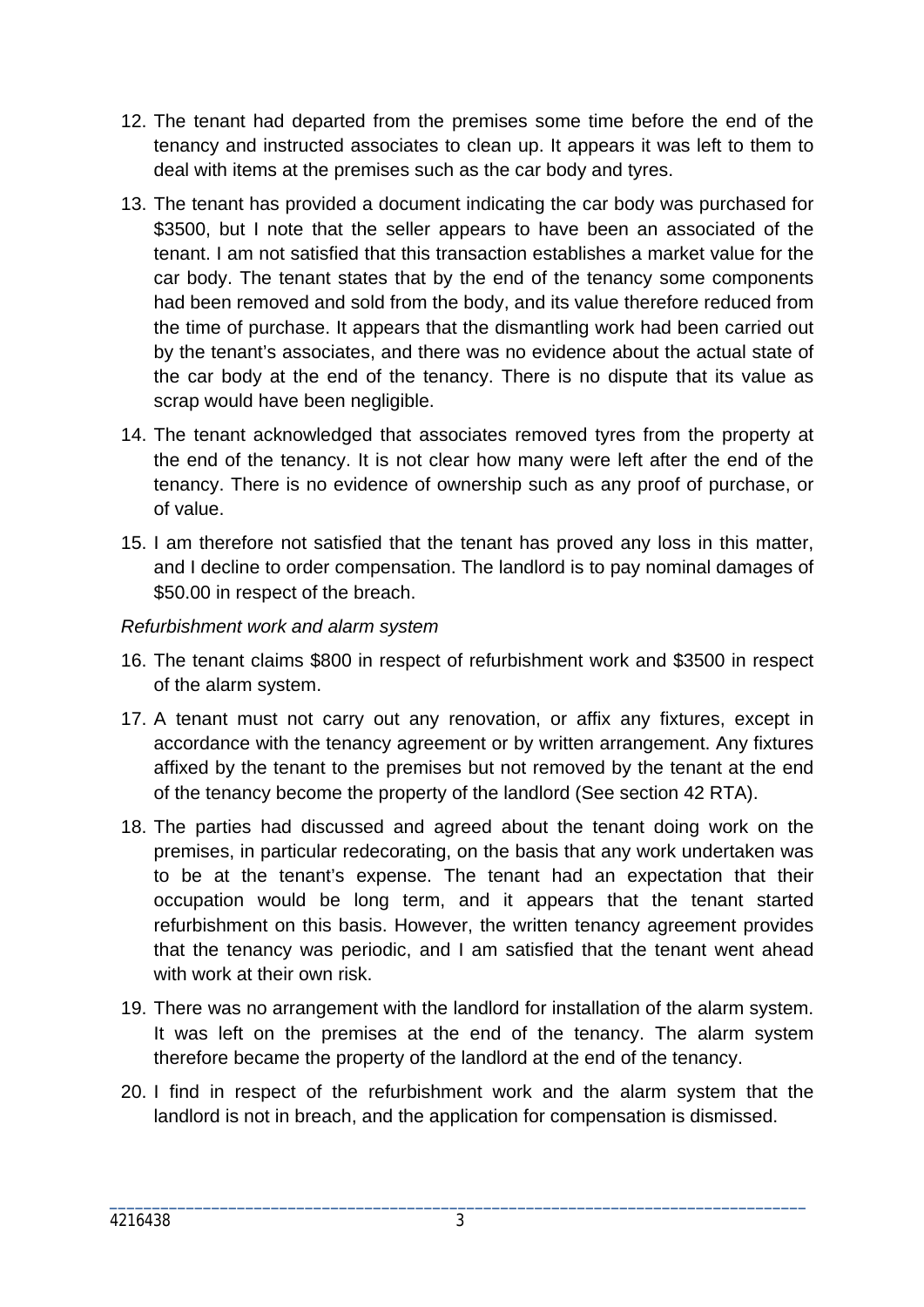## *Exemplary damages*

- 21. In seeking exemplary damages the tenant has raised concern that the landlord did not stick to an arrangement about a long term tenancy, and has also pointed to the following sections of the RTA: sections 29 (receipts for rent); 33 (seizure or disposal of tenant's goods); 38 (quiet enjoyment); 48 (unlawful entry); and 62 (goods left on premises at end of tenancy).
- 22. The Tribunal may make an order for exemplary damages where a party has committed an act of a type defined as an 'unlawful act' under the RTA (see section 109 and Schedule 1A RTA).
- 23. I find that the tenant's concern about the tenancy arrangement, and that any breach of section 62, do not give rise to any defined unlawful act.
- 24. Sections 29, 38 and 48 do provide for unlawful acts, but no evidence has been provided to substantiate any breach of those sections by the landlord.
- 25. Section 33 provides that a landlord commits an unlawful act if they seize or dispose of the tenant's goods as security for rent or for any other reason arising from the tenancy.
- 26. As already noted above the landlord disposed of some of the tenant's goods after the end of the tenancy. The disposal was unrelated to rent or any other reason arising from the tenancy, and I therefore find that no unlawful at has been established.
- 27. The tenant's application for exemplary damages is therefore dismissed.

### Landlord application

- 28. The landlord initially sought compensation in respect of numerous issues. On consideration at the hearing, and after discussion of the Tribunal's expectations about substantiating evidence and calculation of loss taking into account depreciation, many compensation claims were withdrawn including those in respect of remediation of methamphetamine contamination, removal of a vice, grounds clean up and rubbish, toilet repair, painting, carpets and kitchen.
- 29. The landlord continued with claims for compensation in respect of methamphetamine testing, damage, missing chattels, change of locks and travel costs.
- 30. The tenant considers that most problems at the premises arose after the end of the tenancy, and arose from persons who the landlord authorised to be at the premises after the end of the tenancy. The tenant therefore considers they do not have any responsibility for most of the issues raised by the landlord.
- 31. I am satisfied however that the persons in question were associates of the tenant, and initially occupied the premises on the permission of the tenant given by the tenant during the tenancy. The tenant indicated to the landlord that the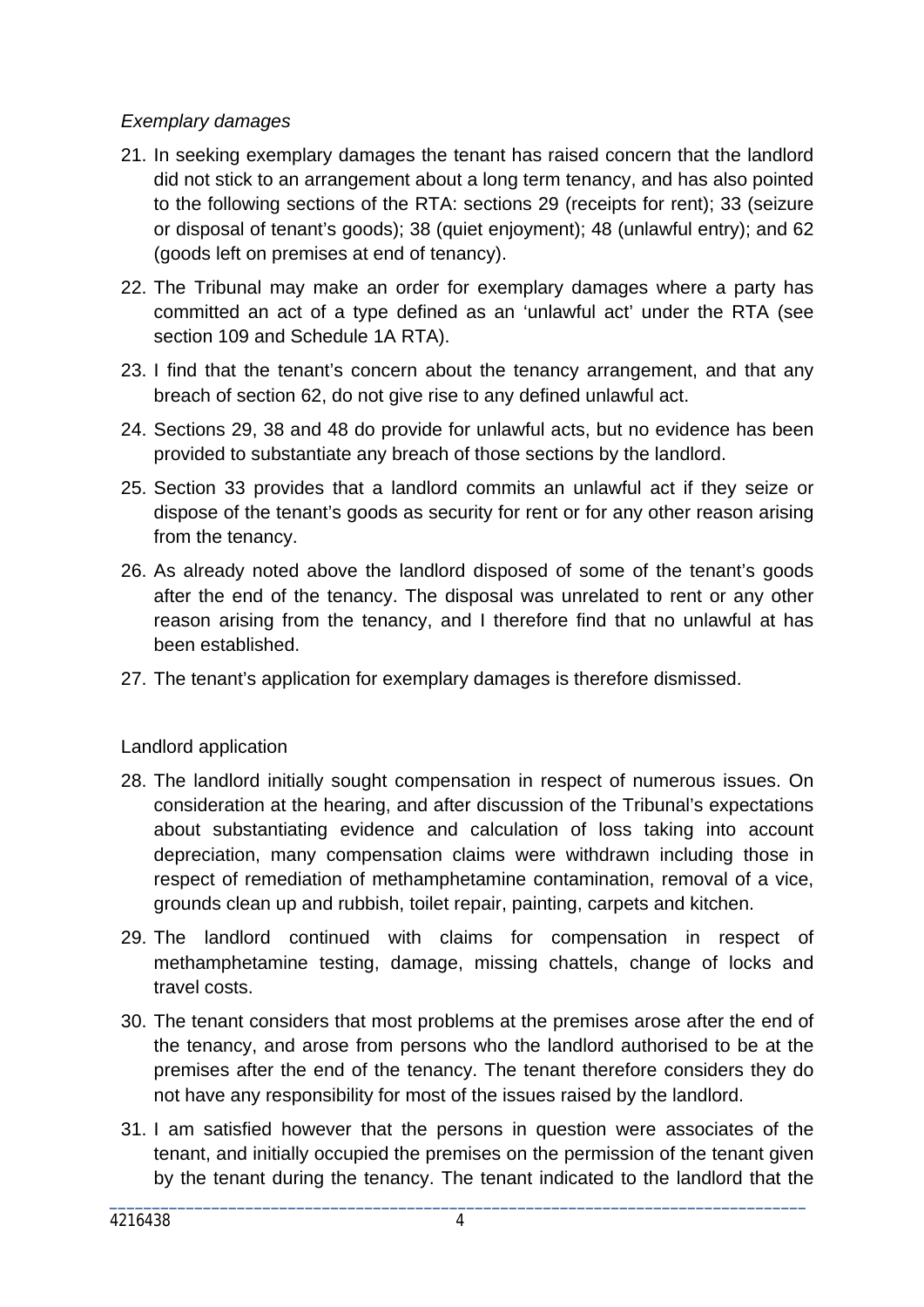tenant had instructed those other persons to clean up the premises after the departure of the tenant. I consider that the tenant therefore implied to the landlord that those persons had authority to act on the tenant's behalf. I find that the tenant is responsible to the landlord for the actions of the other occupants.

*Did the tenant comply with their obligations at the end of the tenancy?*

- 32. At the end of the tenancy the tenant must leave the premises reasonably clean and tidy, remove all rubbish, return all keys and security devices, and leave all chattels provided for their benefit. See section 40(1)(e)(ii)-(v) Residential Tenancies Act 1986. The tenant is required to replace worn out smoke alarm batteries during the tenancy. See section 40(1)(ca) Residential Tenancies Act 1986. The tenant must also replace standard light bulbs.
- 33. The tenant did not return the keys.
- 34. At the end of the tenancy two smoke alarms, and lightbulbs, were missing.
- 35. The amounts ordered are proved.
- 36. The landlord has not provided evidence to substantiate loss or replacement of two gas bottles from the premises, and this aspect of the application is dismissed.

## *Is the tenant responsible for the damage to the premises?*

- 37. A landlord must prove that damage to the premises occurred during the tenancy and is more than fair wear and tear. If this is established, to avoid liability, the tenant must prove they did not carelessly or intentionally cause or permit the damage. Tenants are liable for the actions of people at the premises with their permission. See sections 40(2)(a), 41 and 49B RTA.
- 38. Where the damage is careless, and occurs after 27 August 2019, section 49B RTA applies. If the landlord becomes aware of the damage after 27 August, the damage is presumed to have occurred after that date unless the tenant proves otherwise.
- 39. Where the damage is caused carelessly, and is covered by the landlord's insurance, the tenant's liability is limited to the lesser of the insurance excess or four weeks' rent (or four weeks' market rent in the case of a tenant paying income-related rent). See section 49B(3)(a) RTA.
- 40. Where the damage is careless and is not covered by the landlord's insurance, the tenant's liability is limited to four weeks' rent (or market rent). See section 49B(3)(b) RTA. Where insurance money is irrecoverable because of the tenant's conduct, the property is treated as if it is not insured against the damage. See section 49B(3A)(a) RTA.
- 41. Tenants are liable for the cost of repairing damage that is intentional or which results from any activity at the premises that is an imprisonable offence. This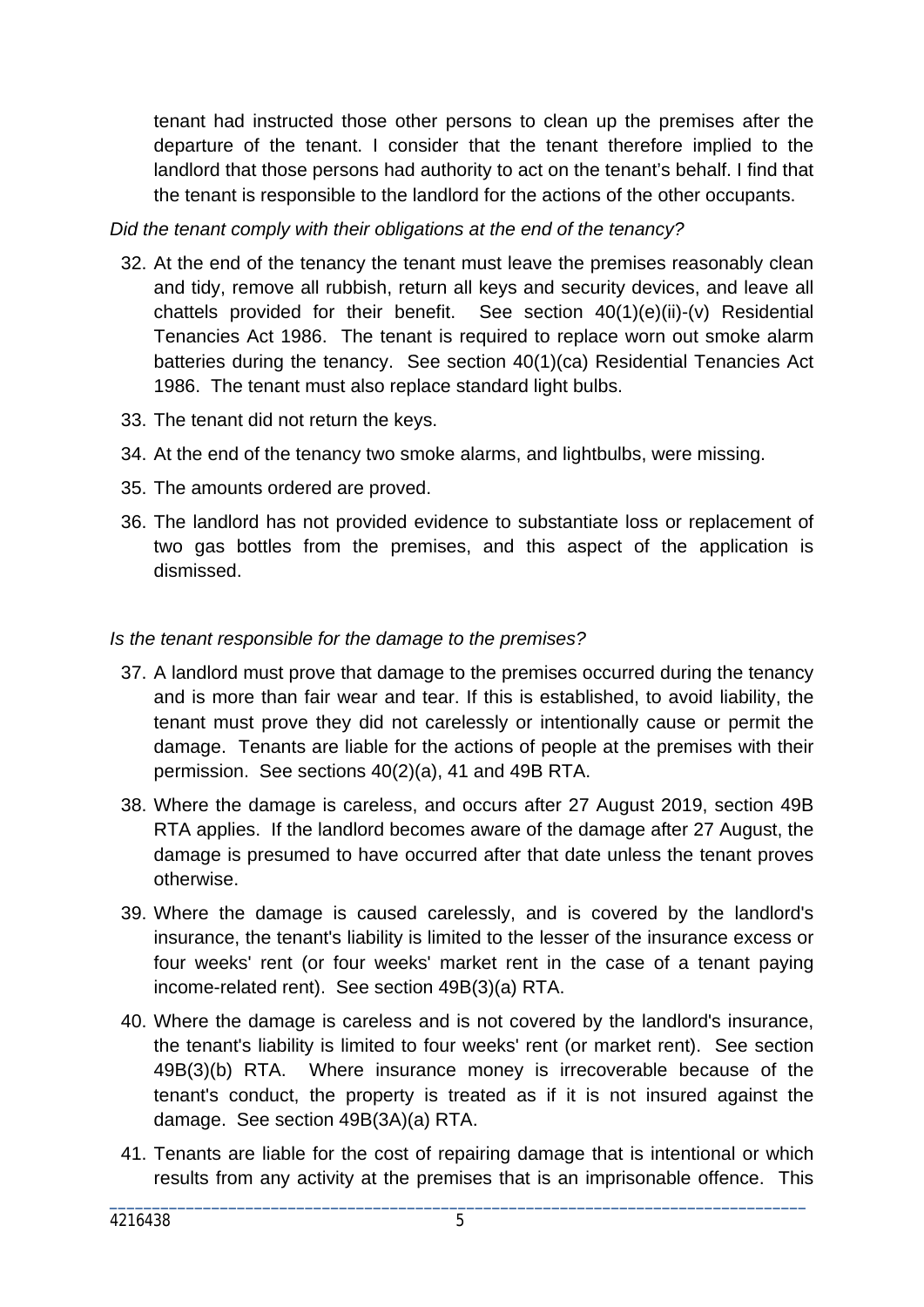applies to anything the tenant does and anything done by a person they are responsible for. See section 49B(1) RTA.

- 42. Damage is intentional where a person intends to cause damage and takes the necessary steps to achieve that purpose. Damage is also intentional where a person does something, or allows a situation to continue, knowing that damage is a certainty. See *Guo v Korck* [2019] NZHC 1541.
- 43. The landlord has incurred cost for chimney cleaning and maintenance or repair of a fireplace. I am not satisfied that the landlord has established that the need for this work arose from other than wear and tear, and this part of the application is dismissed.
- 44. The following damage was caused during the tenancy: garage door opener switch and security lights removed; sliding door bolt damaged; driveway damaged by presence of many screws, nuts, bolts and glass fragments, and the premises contaminated with methamphetamine. The damage is more than fair wear and tear, and the tenant has not disproved liability for the damage.
- 45. The amounts ordered are established and are considered reasonable.
- 46. I am satisfied that relaying the shingle driveway was reasonable to remedy the extent of damage from car-breaking activities.
- 47. It was reasonable for the landlord to undertake methamphetamine testing at the premises, as Police had been concerned about activities at the premises to the extent that they had entered the premises with armed officers in attendance. On testing, significant contamination was found. Retesting was therefore required after decontamination, to establish that the premises were suitable for occupation.

## *Exemplary damages*

- 48. In the application the landlord makes only a general reference to exemplary damages. I consider that the only issue with relevance is the use of the premises for unlawful purpose with regard to methamphetamine. To make such an order I must be satisfied that the unlawful act was intentional on the part of the tenant.
- 49. I note the tenant's submission that no such activity occurred while the tenant was present at the premises. I also note the high levels of contamination found on testing. I am not satisfied however that these levels sufficiently prove that contamination occurred over an extended time such that the tenant must have been present. There is no evidence of any instruction or permission given by the tenant to the other occupants to use the premises for any such unlawful purpose.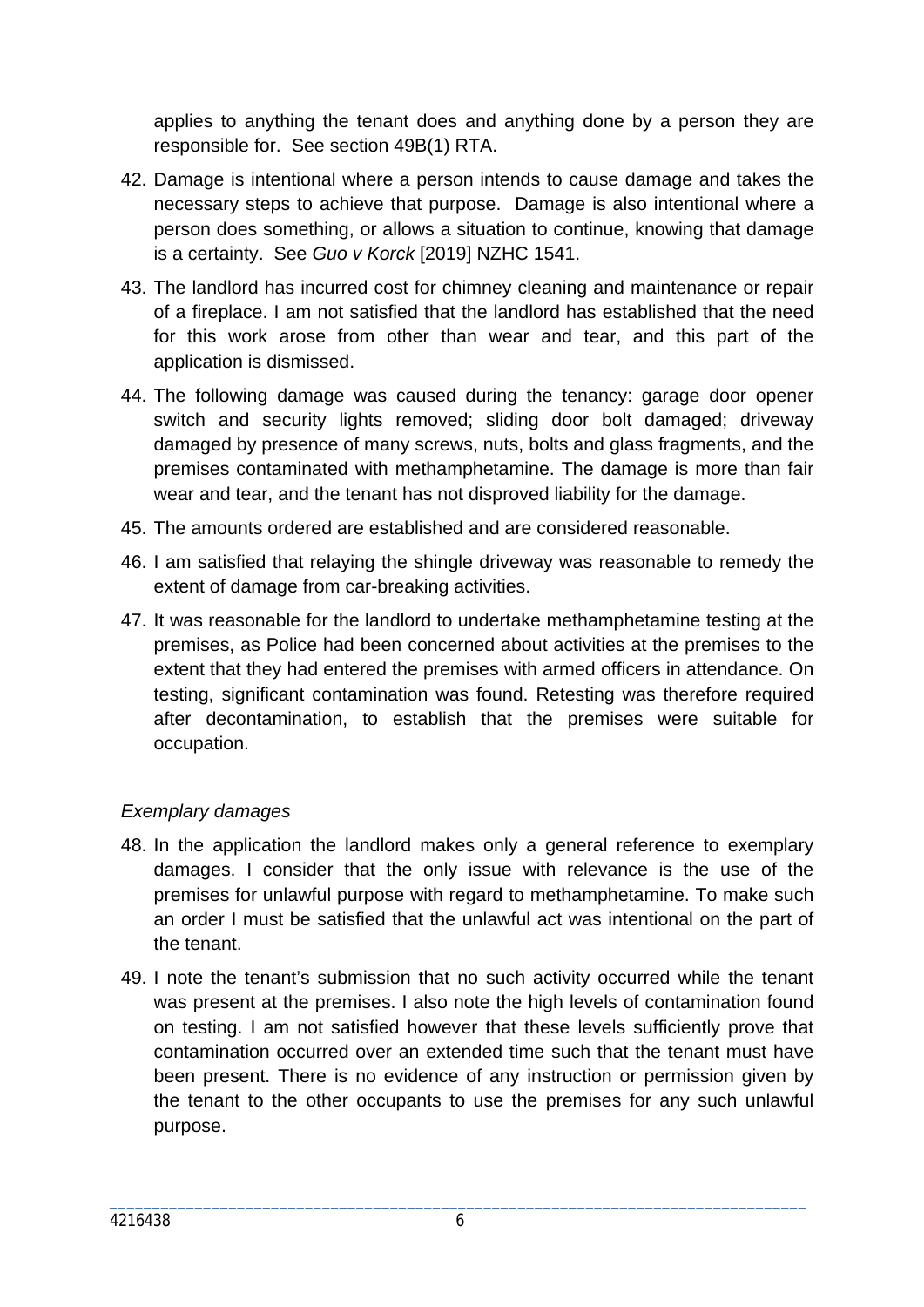- 50. I consider it has not been established that the contamination of the premises arose from any intentional act by the tenant, and I decline to make any order for exemplary damages.
- 51. Because Colin Imrie has been partially successful with his claim I have reimbursed the filing fee.



J Talbot 01 October 2020